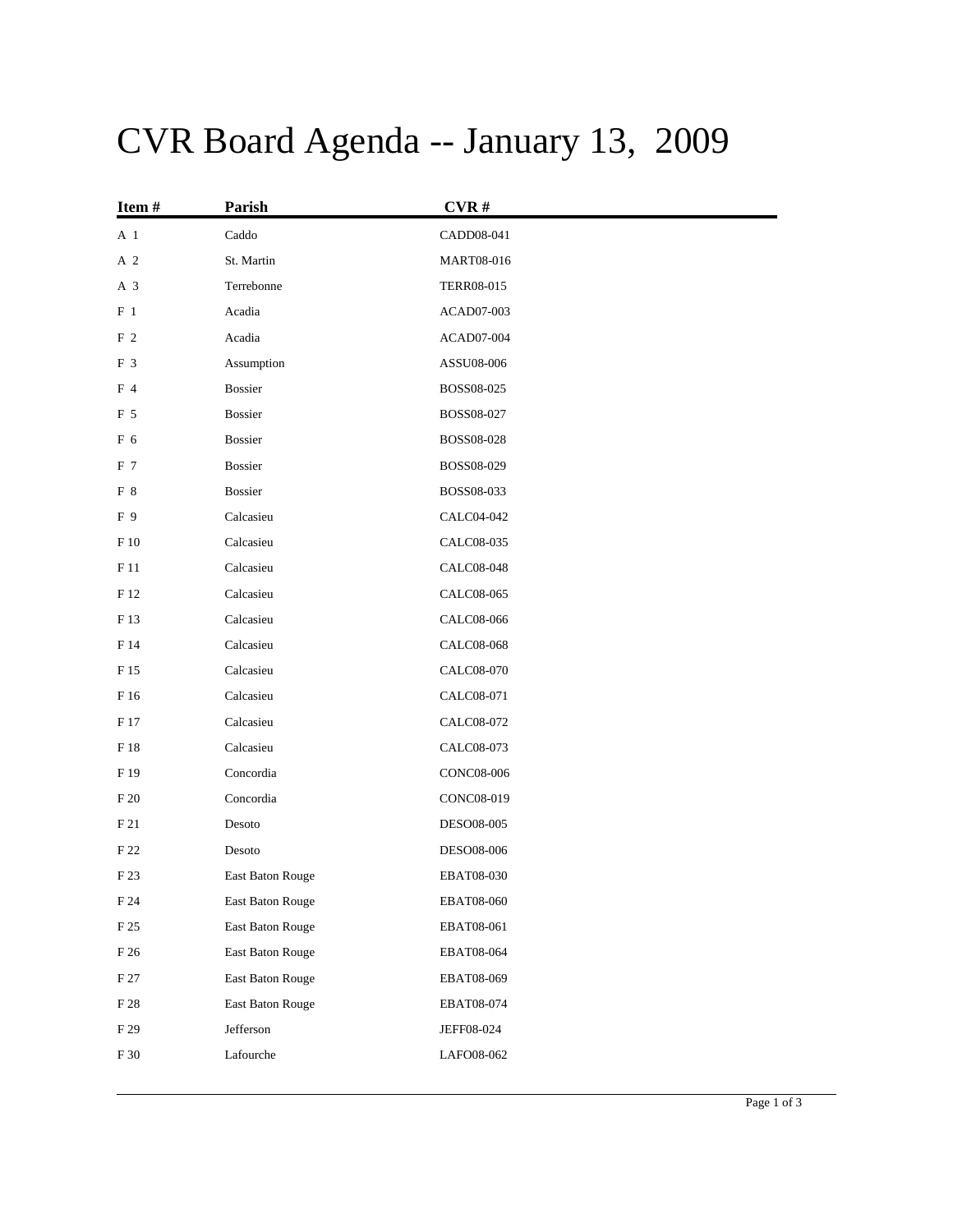| Item#       | Parish    | CVR#              |  |
|-------------|-----------|-------------------|--|
| F 31        | Lafourche | LAFO08-079        |  |
| F 32        | Lafourche | LAFO08-080        |  |
| F 33        | Lafourche | LAFO08-082        |  |
| F 34        | Lafourche | LAFO08-083        |  |
| $\rm F$ 35  | Lafourche | LAFO08-084        |  |
| F 36        | Lafourche | LAFO08-085        |  |
| F 37        | Lafourche | LAFO08-086        |  |
| F 38        | Lafourche | LAFO08-087        |  |
| F 39        | Lafourche | LAFO08-088        |  |
| F40         | Madison   | MADI08-009        |  |
| F 41        | Orleans   | ORLE07-013        |  |
| F42         | Orleans   | ORLE07-027        |  |
| F43         | Orleans   | <b>ORLE08-002</b> |  |
| F 44        | Orleans   | ORLE08-019        |  |
| F 45        | Orleans   | <b>ORLE08-034</b> |  |
| F46         | Orleans   | <b>ORLE08-055</b> |  |
| F 47        | Orleans   | <b>ORLE08-058</b> |  |
| F48         | Orleans   | ORLE08-071        |  |
| F49         | Orleans   | <b>ORLE08-076</b> |  |
| F 50        | Orleans   | <b>ORLE08-093</b> |  |
| $\rm F\,51$ | Orleans   | ORLE08-099        |  |
| F 52        | Orleans   | <b>ORLE08-101</b> |  |
| F 53        | Orleans   | ORLE08-112        |  |
| F 54        | Orleans   | ORLE08-113        |  |
| F 55        | Orleans   | ORLE08-121        |  |
| F 56        | Orleans   | ORLE08-122        |  |
| F 57        | Orleans   | <b>ORLE08-125</b> |  |
| F 58        | Orleans   | ORLE08-126        |  |
| F 59        | Orleans   | <b>ORLE08-128</b> |  |
| F 60        | Orleans   | ORLE08-131        |  |
| F 61        | Orleans   | ORLE08-134        |  |
| F 62        | Orleans   | ORLE08-135        |  |
| F 63        | Orleans   | ORLE08-137        |  |
| F 64        | Orleans   | <b>ORLE08-138</b> |  |
| F 65        | Orleans   | <b>ORLE08-140</b> |  |
| F 66        | Orleans   | ORLE08-141        |  |